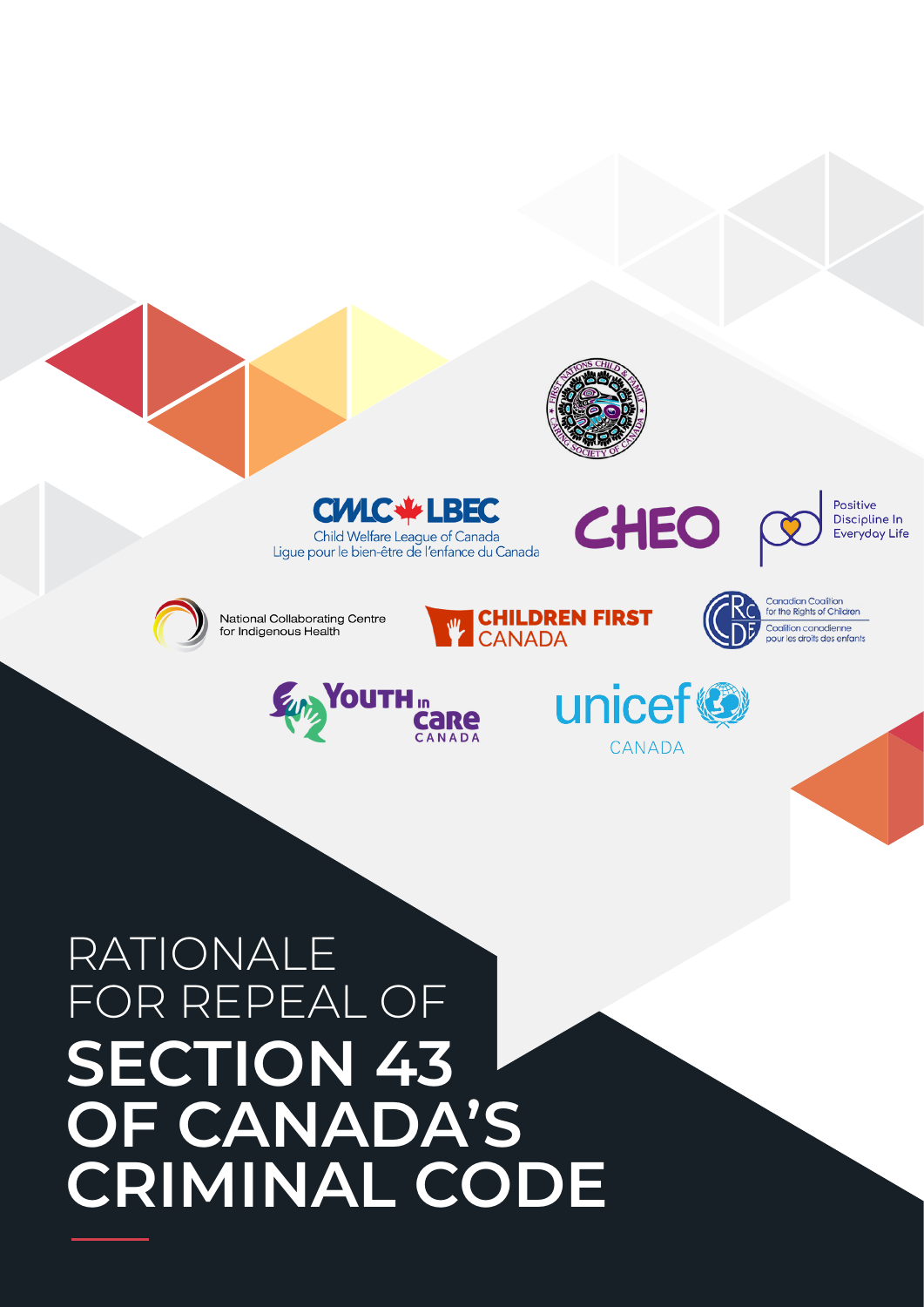## *Section 43 of the Criminal Code of Canada*

*Every parent, schoolteacher and person standing in the place of a parent is justified in using force by way of correction of a pupil or child, as the case may be, who is under his care, if the force does not exceed what is reasonable under the circumstances.*

This defence dates from 1892, a codification of the English common law which treated children as chattels. Corrective assault of all other Canadian citizens by persons in authority has been prohibited, including that of apprentices, sailors, convicted offenders and inmates.

#### *Section 43 Violates Children's Rights to Protection*

- 1. In 1991, Canada ratified the UN [Convention on the Rights of the Child](https://www.unicef.org/child-rights-convention/convention-text) (CRC), committing itself to: protecting children from all forms of violence (Article 19); acting in the best interests of children (Article 3); ensuring that school discipline respects children's human dignity (Article 28); and protecting the child from degrading treatment or punishment (Article 37).
- 2. In its [Concluding Observations](https://tbinternet.ohchr.org/_layouts/15/treatybodyexternal/Download.aspx?symbolno=CRC%2fC%2fCAN%2fCO%2f3-4&Lang=en) of 1995, 2003 and 2012 the UN Committee on the Rights of the Child called for repeal of section 43 with increasing urgency. The Committee has expressed "grave concern" about Canada's continuing inaction on this issue.<sup>1</sup>
- 3. In 2002, the Special Rapporteur of the UN Commission on Human Rights noted that physical punishment is inconsistent with the Universal Declaration of Human Rights and called upon states to take legal measures to ensure children's rights to protection. <sup>2</sup>
- 4. In 2006, the [UN Secretary-General's Study on Violence against Children](https://violenceagainstchildren.un.org/content/un-study-violence-against-children) urged states to "end the justification of violence against children, whether accepted as 'tradition' or disguised as 'discipline'" and concluded that "Governments are ultimately responsible for the protection of children. It is therefore up to Governments to act now, to fulfil their human rights obligations." <sup>3</sup>
- 5. In 2006, the UN Committee on the Rights of the Child issued [General Comment No. 8,](https://tbinternet.ohchr.org/_layouts/15/treatybodyexternal/Download.aspx?symbolno=CRC%2fC%2fGC%2f8&Lang=en) which emphasized that the CRC "requires the removal of any provisions (in statute or common - case - law) that allow some degree of violence against children (e.g., 'reasonable' or 'moderate' chastisement or correction) in their homes/families or any other setting." <sup>4</sup>
- 6. In 2007, Canada's [Standing Senate Committee on Human Rights](https://sencanada.ca/content/sen/committee/391/huma/rep/rep10apr07-e.pdf) recommended repeal of section 43 by April 2009.<sup>5</sup>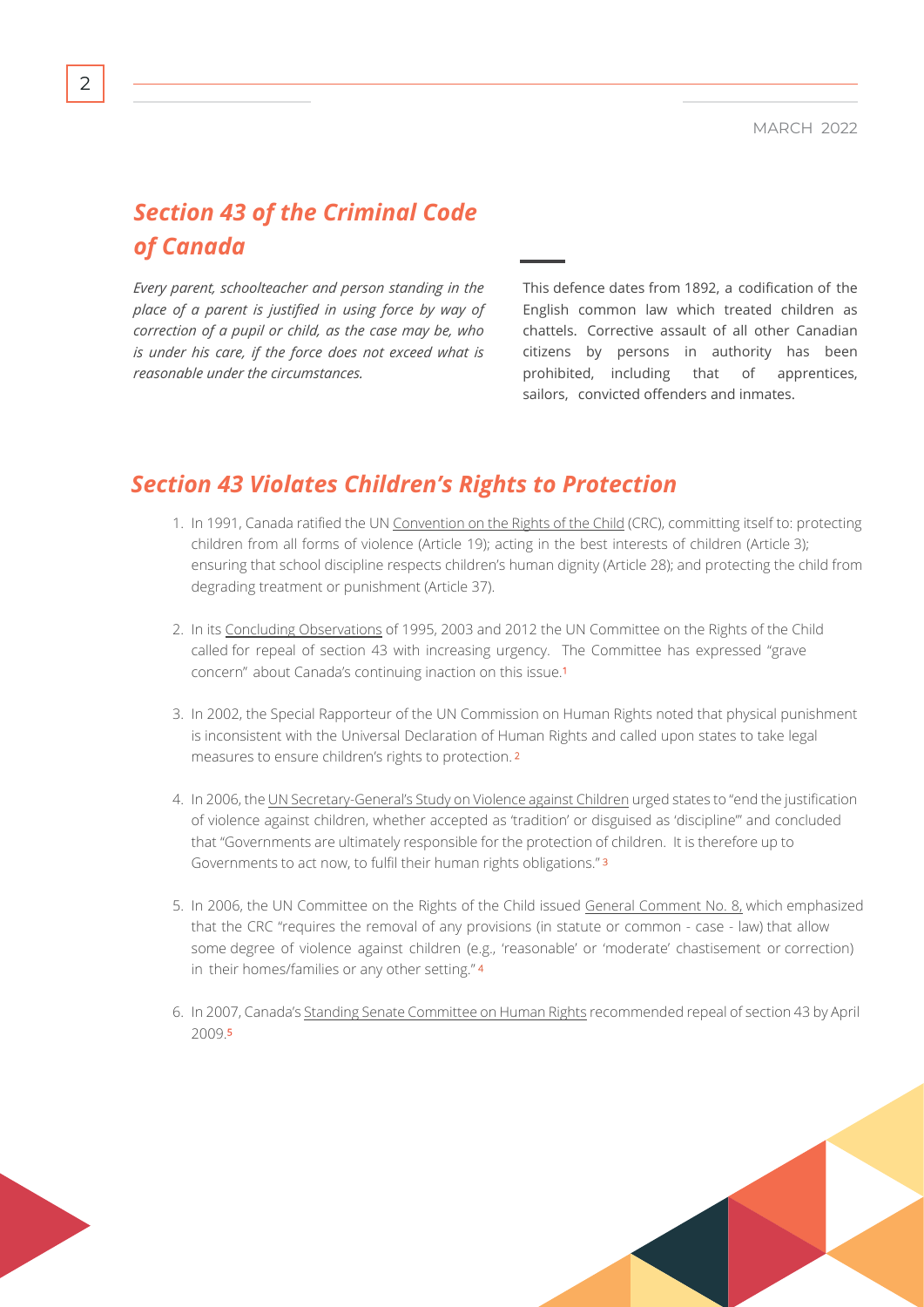- 7. The 2018 Report of the United Nations Human Rights Council's Working Group on the Universal Periodic Review calls on Canada to, among other things:
	- a. "Explicitly prohibit corporal punishment of children in all settings, including at home" (142.213 Montenegro).
	- b. "Enact and implement Bill S-206 as soon as possible" (142.214 Sweden).
	- c. "Continue the important work on reconciliation with Canada's indigenous peoples by fulfilling the Government's promise to implement all of the recommendations of the Truth and Reconciliation Commission in a timely manner" (142.249 Sri Lanka).
	- d. "Implement all of the 'calls to action' from the Truth and Reconciliation Commission" (142.250 Australia).
- 8. The Canadian Charter of Rights and Freedoms guarantees all citizens' rights to security of the person (Section 7) and equal protection of the law regardless of age (Section 15).

# *Physical Punishment Is Linked to Broad and Enduring Personal and Societal Harm*

- 1. 75% of substantiated physical abuse cases in Canada arise from incidents of physical punishment.<sup>6</sup> In addition to its impact on children, physical abuse places an [enormous economic burden](http://cwrp.ca/sites/default/files/publications/en/Report-Economic_Cost_Child_AbuseEN.pdf) on Canada.<sup>7</sup>
- 2. Across 75 studies, even mild physical punishment predicts poorer mental health, negative parent-child relationships, lower moral internalization, increased anti-social behaviour (bullying, dating violence, peer aggression), and increased risk of violence toward intimate partners and children in adulthood.<sup>8</sup>
- 3. Across 69 prospective longitudinal studies, physical punishment was found to increase child aggression and other behaviour problems over time and to place parents at risk of inflicting increasingly severe violence. <sup>9</sup>
- 4. Physical punishment can undermine brain development, activating neural systems that deal with threat <sup>10</sup> and reducing the volume of the areas involved in self-regulation and executive function <sup>11</sup>
- 5. No evidence has ever been found of long-term benefits.

## *Canada is Out of Step with International Developments*

- 1. 63 States have prohibited physical punishment of children in all settings, as well as Scotland and Wales; 26 have clearly and publicly committed to doing so; <sup>12</sup> together, these constitute more than half of UN member states.
- 2. In 2008, the <u>[Council of Europe](http://www.coe.int/t/dg3/children/corporalpunishment/default_en.asp)</u> set a goal of abolishing physical punishment across Europe.<sup>13</sup> To date, 34 of its 47 member states have enacted prohibitions.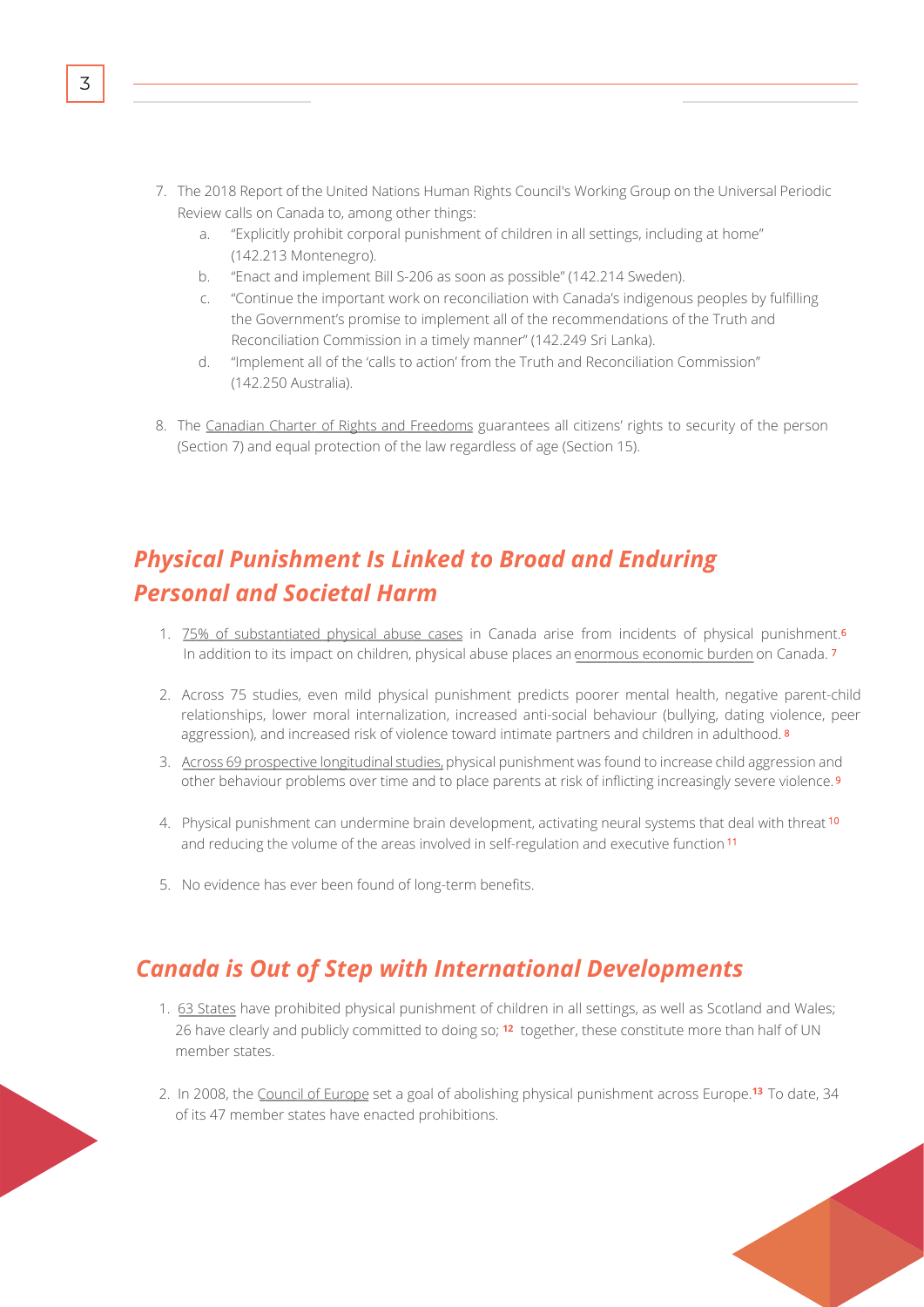- 3. 23 of the 28 European Union member states have achieved full prohibition.
- 4. All UN member states have adopted the target of ending all forms of violence against children under the new [Agenda for Sustainable Development 2030](https://sdgs.un.org/2030agenda) (Target 16.2).<sup>14</sup> [One of three indicators](https://unstats.un.org/sdgs/metadata/?Text=&Goal=16&Target=16.2) that will be used to measure progress toward this target is the proportion of children aged 1-17 years who experienced any physical punishment and/or psychological aggression by caregivers in the past month.<sup>15</sup>
- 5. As of 2018, Canada is a [Pathfinding Country](http://www.end-violence.org/take-action/governments/pathfinders) under the Global Partnership to End Violence Against Children. <sup>16</sup> This commitment includes implementation of the [INSPIRE](https://www.who.int/publications/i/item/inspire-seven-strategies-for-ending-violence-against-children) initiative, which calls for prohibition of all physical punishment of children. 17
- 6. In 2021, the [World Health Organization](https://www.who.int/news-room/fact-sheets/detail/corporal-punishment-and-health) called for the "implementation and enforcement of laws to prohibit physical punishment." <sup>18</sup>

#### *Section 43 Is Out of Step with Canadian Attitudes*

- 1. The [Truth and Reconciliation Commission](https://ehprnh2mwo3.exactdn.com/wp-content/uploads/2021/01/Calls_to_Action_English2.pdf) of Canada has identified repeal of section 43 as its sixth call to action,<sup>19</sup> stating "Corporal punishment is a relic of a discredited past and has no place in Canadian schools or homes."
- 2. To date, more than 660 respected organizations representing most sectors have endorsed the Canadian [Joint Statement](https://www.cheo.on.ca/en/about-us/physical-punishment.aspx) [on Physical Punishment of Children and Youth,](https://www.cheo.on.ca/en/about-us/physical-punishment.aspx) which recommends repeal of section 43.<sup>20</sup>
- 3. Canadians' approval of physical punishment has declined steadily; today only 17% approve of it. <sup>21</sup>
- 4. The proportion of parents using physical punishment declined from 50% in 1994 to 30% in 2008. <sup>22</sup>
- 5. A 2003 [national survey](https://canadiancrc.com/PDFs/Corporal_Punishment_Section_43_Repeal_Survey_Canada_2003_Toronto_Public_Health.pdf) found that 51% of Canadians were in favour of repeal of section 43; 80% would be in favour of repeal if it would reduce child abuse. 23

# *The Supreme Court of Canada's Ruling on Section 43 Is Inadequate*

- 1. In 2004, the Supreme Court limited section 43 protection to parents who strike children over 2 and under 13, below the head, with their hands. This ruling contradicted the recommendations of the UN Committee on the Rights of the Child, as well as the consistent findings of research showing negative outcomes of even 'mild' physical punishment for all children.
- 2. Lower courts have applied the Supreme Court's limits inconsistently; child-serving and law enforcement organizations are confused by them.
- 3. This ruling does not allow for considerations of proportionality, an essential element of normal criminal law defences.
- 4. The ruling was interpreted by many parents as a 'green light' to strike their children. **<sup>24</sup>**
- 5. Since 2004 there has been a substantial increase in research evidence documenting physical punishment's lifespan and societal harms, and in international condemnation of the practice.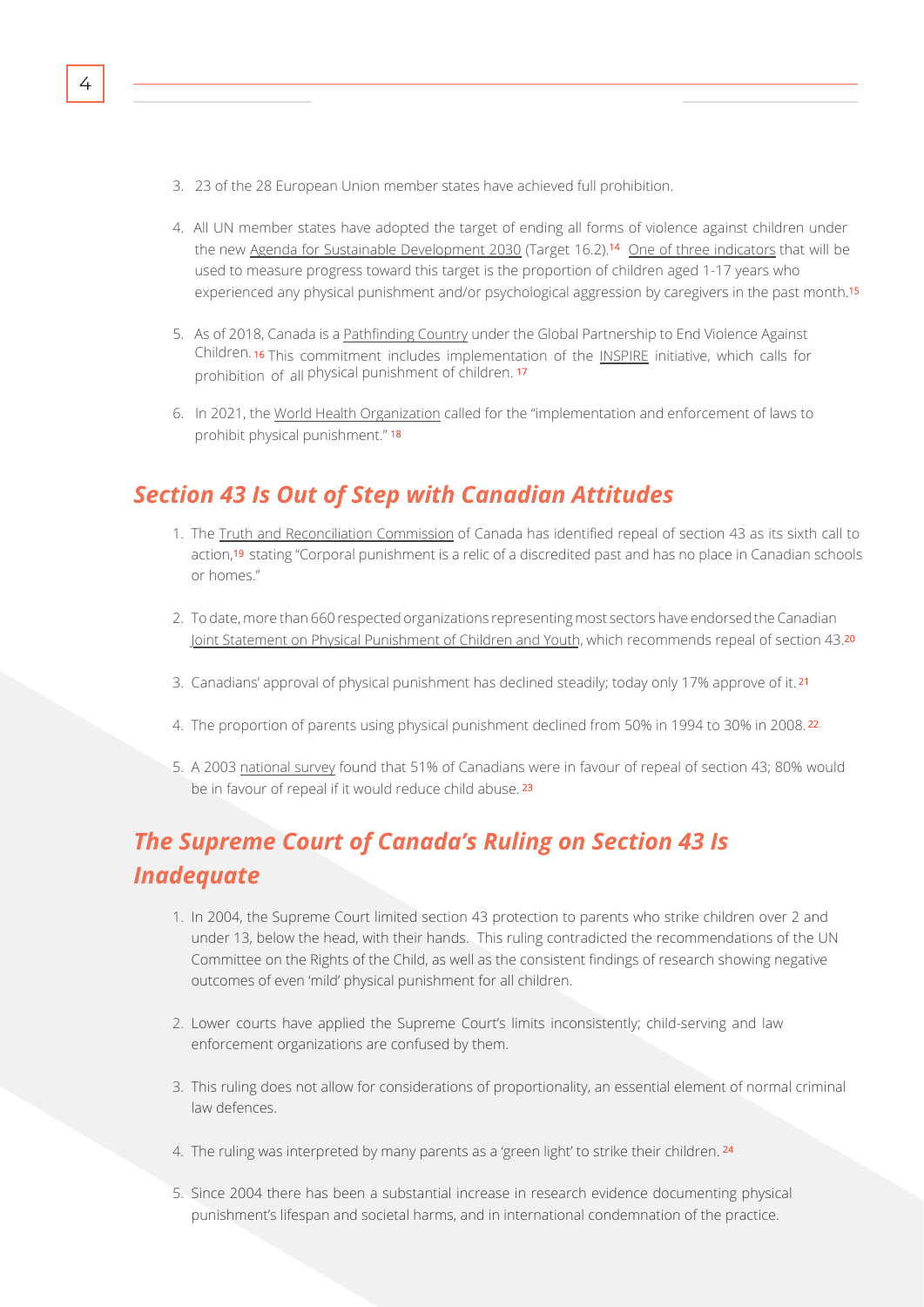### *Implications of Repealing Section 43*

- 1. Repeal would symbolize this government's commitment to upholding children's human [rights to be raised in a](https://pm.gc.ca/en/news/statements/2016/11/20/statement-prime-minister-canada-national-child-day) [world free of violence](https://pm.gc.ca/en/news/statements/2016/11/20/statement-prime-minister-canada-national-child-day)  $^{25}$  and [ensuring that every child gets the best possible start in life.](https://www.newswire.ca/news-releases/statement-by-the-honourable-jean-yves-duclos-minister-of-families-children-and-social-development-551902961.html)<sup>26</sup>
- 2. Repeal would support and facilitate multi-sectoral initiatives across the country aimed at ending violence against children and domestic violence, and promoting healthy family relationships.
- 3. Repeal would allow clear and meaningful education of parents, police, child welfare workers and prosecutors.
- 4. The Criminal Code defences of self-defence, defence of another person, and defence of property would remain available, as would the common-law defence of necessary restraint, which is well-accepted in law and policy.
- 5. Protocols for warnings, prosecutions and apprehensions, and supportive services for parents, can be carefully developed to ensure that the best interests of all children are upheld.
- 6. In those countries where physical punishment has been prohibited and police and child welfare investigations are tracked, there has been no increase in criminal prosecutions or child welfare apprehensions in minor cases – only decreased support for, and use of, physical punishment. <sup>27</sup>
- Committee on the Rights of the Child (2012). *[Concluding Observations on the Combined Third and Fourth Periodic Report of](http://tbinternet.ohchr.org/_layouts/treatybodyexternal/Download.aspx?symbolno=CRC%2fC%2fCAN%2fCO%2f3-4&Lang=en) Canada,* [CRC/C/CAN/CP/3-4, para. 44.](http://tbinternet.ohchr.org/_layouts/treatybodyexternal/Download.aspx?symbolno=CRC%2fC%2fCAN%2fCO%2f3-4&Lang=en)
- **2** van Boven, T. (2002). *Report of the Special Rapporteur of the Commission on Human Rights on the Question of Torture and Other Cruel, Inhuman or Degrading Treatment or Punishment,* UN Doc. A/57/Rev. 1.
- **3** Pinheiro, P.S. (2006). *[World Report on Violence against Children.](https://violenceagainstchildren.un.org/sites/violenceagainstchildren.un.org/files/document_files/world_report_on_violence_against_children.pdf)* Geneva: United Nations. Pages 3, 355.
- Committee on the Rights of the Child (2006). *[General Comment No. 8: The Right of the Child to Protection from Corporal](http://tbinternet.ohchr.org/_layouts/treatybodyexternal/Download.aspx?symbolno=CRC%2fC%2fGC%2f8&Lang=en) [Punishment and Other Cruel or Degrading Forms of Punishment](http://tbinternet.ohchr.org/_layouts/treatybodyexternal/Download.aspx?symbolno=CRC%2fC%2fGC%2f8&Lang=en)*, para. 31.
- **5** Standing Senate Committee on Human Rights (2007). *[Children: The Silenced Citizens. Effective Implementation of Canada's](https://sencanada.ca/content/sen/committee/391/huma/rep/rep10apr07-e.pdf) [International Obligations with Respect to the Rights of Children](https://sencanada.ca/content/sen/committee/391/huma/rep/rep10apr07-e.pdf)*, page 19.
- Durrant, J.E., Trocmé, N., Fallon, B., Black, T., & Knoke, D. (2006). *[Punitive Violence against Children in Canada.](http://cwrp.ca/sites/default/files/publications/en/PunitiveViolence41E.pdf)* Centre of  $\overline{a}$ Excellence for Child Welfare, Information Sheet #41E.
- **7** Bowlus, A., McKenna, K., Tanis, D., & Wright, D. (2003). *[The Economic Costs and Consequences of Child Abuse in Canada:](http://cwrp.ca/sites/default/files/publications/en/Report-Economic_Cost_Child_AbuseEN.pdf)  [Report to the Law Commission of Canada.](http://cwrp.ca/sites/default/files/publications/en/Report-Economic_Cost_Child_AbuseEN.pdf)*
- **8** Gershoff, E .T. & Grogan-Kaylor ( 2016). Spanking and child outcomes: Old controversies and new meta-analyses. *Journal of Family Psychology,* 30, 453-469.
- **9** Heilmann, A., Mehay, A., Watt, R.G., Kelly, Y., Durrant, J.E., van Turnhout, J., & Gershoff, E.T. (2021). Physical punishment [and child outcomes: A narrative review of prospective studies.](http://cwrp.ca/sites/default/files/publications/en/Report-Economic_Cost_Child_AbuseEN.pdf) *The Lancet.* Published online June 28.
- Cuartas, J., Weissman, D.G., Sheridan, M.A., Lengua, L., & McLaughlin, K.A. (2021). Corporal punishment and elevated  $10$ neural response to threat in children. Child Development, 92, 821-832.
- **11** Tomoda, A. Suzuki, H. Rabi, K., Sheu, Y.-S., Polcari, A., & Teicher, M.H. (2009). Reduced prefrontal cortical gray matter volume in young adults exposed to harsh corporal punishment. Neuroimage, 47, T66-T71.